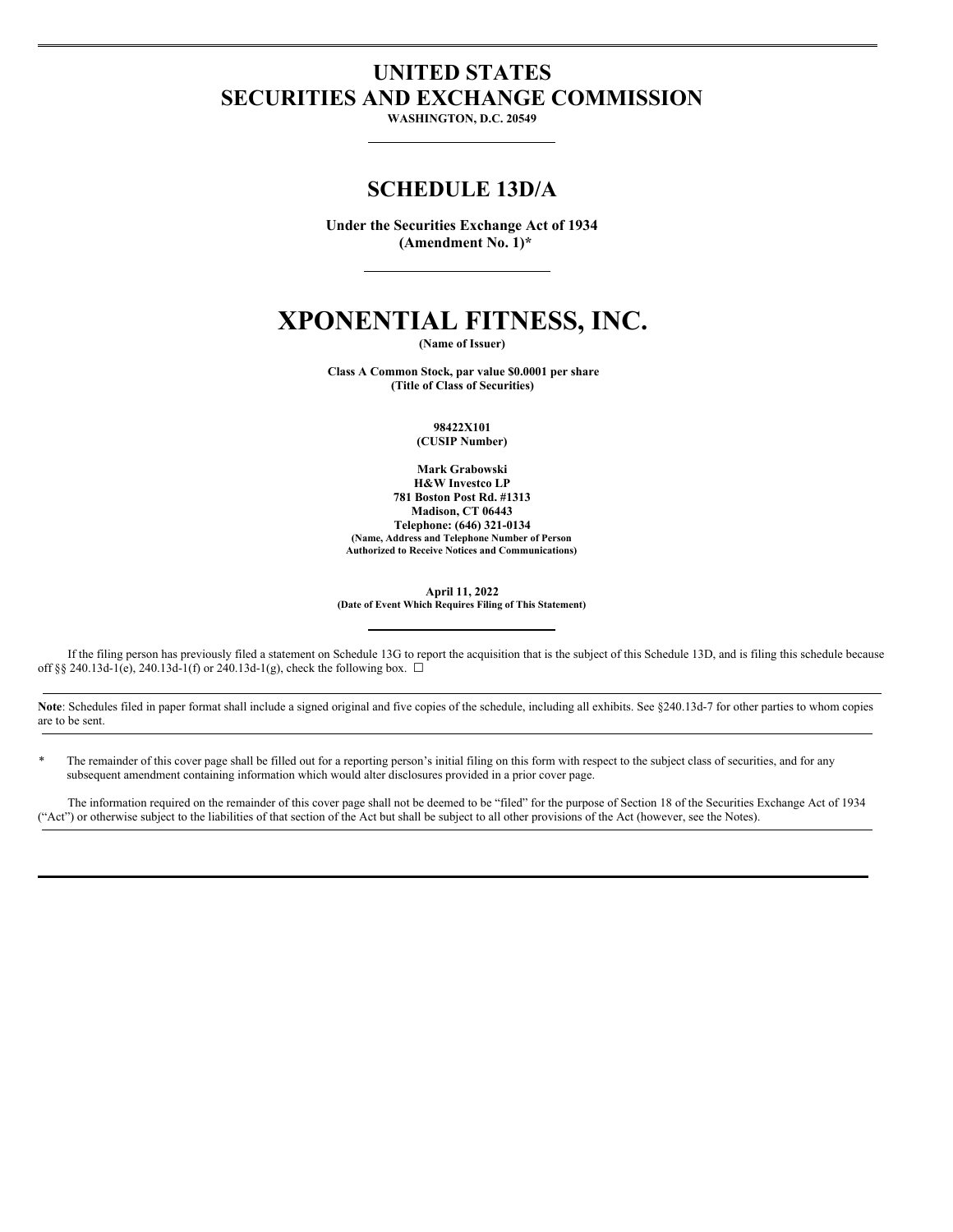| 1                       | NAME OF REPORTING PERSONS                                                    |                                      |                                                                                        |  |  |  |  |  |
|-------------------------|------------------------------------------------------------------------------|--------------------------------------|----------------------------------------------------------------------------------------|--|--|--|--|--|
|                         | H&W Investco LP                                                              |                                      |                                                                                        |  |  |  |  |  |
| $\overline{2}$          | CHECK THE APPROPRIATE BOX IF A MEMBER OF A GROUP                             |                                      |                                                                                        |  |  |  |  |  |
|                         | $(a) \boxtimes$<br>$(b)$ $\square$                                           |                                      |                                                                                        |  |  |  |  |  |
| $\mathbf{3}$            | <b>SEC USE ONLY</b>                                                          |                                      |                                                                                        |  |  |  |  |  |
|                         |                                                                              |                                      |                                                                                        |  |  |  |  |  |
| 4                       | <b>SOURCE OF FUNDS</b>                                                       |                                      |                                                                                        |  |  |  |  |  |
|                         | WC                                                                           |                                      |                                                                                        |  |  |  |  |  |
| $\overline{5}$          |                                                                              |                                      | CHECK BOX IF DISCLOSURE OF LEGAL PROCEEDINGS IS REQUIRED PURSUANT TO ITEM 2(d) or 2(e) |  |  |  |  |  |
|                         |                                                                              |                                      |                                                                                        |  |  |  |  |  |
|                         | $\Box$                                                                       |                                      |                                                                                        |  |  |  |  |  |
| 6                       |                                                                              | CITIZENSHIP OR PLACE OF ORGANIZATION |                                                                                        |  |  |  |  |  |
|                         | Delaware                                                                     |                                      |                                                                                        |  |  |  |  |  |
|                         |                                                                              |                                      |                                                                                        |  |  |  |  |  |
| <b>NUMBER OF</b>        |                                                                              | $\overline{7}$                       | <b>SOLE VOTING POWER</b><br>$\theta$                                                   |  |  |  |  |  |
| <b>SHARES</b>           |                                                                              |                                      | 8   SHARED VOTING POWER                                                                |  |  |  |  |  |
| <b>BENEFICIALLY</b>     |                                                                              |                                      |                                                                                        |  |  |  |  |  |
| <b>OWNED BY</b><br>EACH |                                                                              |                                      | 9,928,019(1)<br>9 SOLE DISPOSITIVE POWER                                               |  |  |  |  |  |
| <b>REPORTING</b>        |                                                                              |                                      | $\theta$                                                                               |  |  |  |  |  |
| PERSON WITH             |                                                                              |                                      | 10 SHARED DISPOSITIVE POWER                                                            |  |  |  |  |  |
|                         |                                                                              |                                      |                                                                                        |  |  |  |  |  |
| 11                      | 9,928,019(1)<br>AGGREGATE AMOUNT BENEFICIALLY OWNED BY EACH REPORTING PERSON |                                      |                                                                                        |  |  |  |  |  |
|                         |                                                                              |                                      |                                                                                        |  |  |  |  |  |
|                         | 9,928,019(1)                                                                 |                                      |                                                                                        |  |  |  |  |  |
| 12                      | CHECK BOX IF THE AGGREGATE AMOUNT IN ROW (11) EXCLUDES CERTAIN SHARES        |                                      |                                                                                        |  |  |  |  |  |
|                         | □                                                                            |                                      |                                                                                        |  |  |  |  |  |
| 13                      | PERCENT OF CLASS REPRESENTED BY AMOUNT IN ROW (11)                           |                                      |                                                                                        |  |  |  |  |  |
|                         |                                                                              |                                      |                                                                                        |  |  |  |  |  |
| 14                      | 16.3% (see Item 5 below)<br><b>TYPE OF REPORTING PERSON</b>                  |                                      |                                                                                        |  |  |  |  |  |
|                         |                                                                              |                                      |                                                                                        |  |  |  |  |  |
|                         | PN                                                                           |                                      |                                                                                        |  |  |  |  |  |
|                         |                                                                              |                                      |                                                                                        |  |  |  |  |  |

(1) Consists of 9,928,019 shares of Class B Common Stock (See Item 5).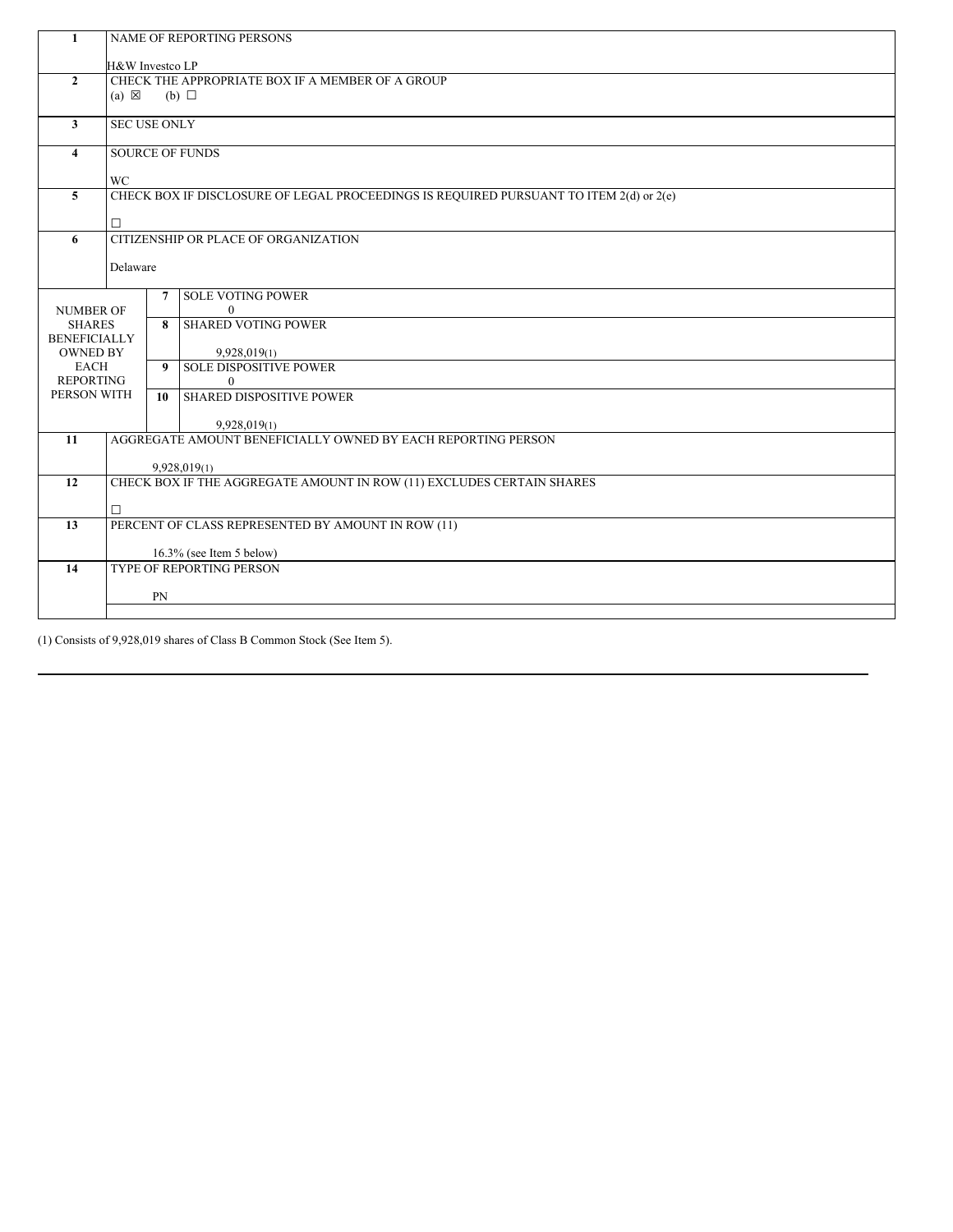| 1                                    |                                                                                        |                                      |                             |  |  |  |  |  |  |
|--------------------------------------|----------------------------------------------------------------------------------------|--------------------------------------|-----------------------------|--|--|--|--|--|--|
|                                      | <b>NAME OF REPORTING PERSONS</b>                                                       |                                      |                             |  |  |  |  |  |  |
|                                      |                                                                                        | H&W Investco II LP                   |                             |  |  |  |  |  |  |
| $\overline{2}$                       | CHECK THE APPROPRIATE BOX IF A MEMBER OF A GROUP                                       |                                      |                             |  |  |  |  |  |  |
|                                      | $(a) \boxtimes$<br>(b) $\Box$                                                          |                                      |                             |  |  |  |  |  |  |
| $\mathbf{3}$                         |                                                                                        |                                      |                             |  |  |  |  |  |  |
|                                      | <b>SEC USE ONLY</b>                                                                    |                                      |                             |  |  |  |  |  |  |
| 4                                    | <b>SOURCE OF FUNDS</b>                                                                 |                                      |                             |  |  |  |  |  |  |
|                                      | WC                                                                                     |                                      |                             |  |  |  |  |  |  |
| $\overline{5}$                       | CHECK BOX IF DISCLOSURE OF LEGAL PROCEEDINGS IS REQUIRED PURSUANT TO ITEM 2(d) or 2(e) |                                      |                             |  |  |  |  |  |  |
|                                      |                                                                                        |                                      |                             |  |  |  |  |  |  |
|                                      |                                                                                        |                                      |                             |  |  |  |  |  |  |
| 6                                    |                                                                                        | CITIZENSHIP OR PLACE OF ORGANIZATION |                             |  |  |  |  |  |  |
|                                      | Delaware                                                                               |                                      |                             |  |  |  |  |  |  |
|                                      |                                                                                        |                                      |                             |  |  |  |  |  |  |
|                                      |                                                                                        | $\overline{7}$                       | <b>SOLE VOTING POWER</b>    |  |  |  |  |  |  |
| <b>NUMBER OF</b>                     |                                                                                        |                                      | $\theta$                    |  |  |  |  |  |  |
| <b>SHARES</b><br><b>BENEFICIALLY</b> |                                                                                        |                                      | 8   SHARED VOTING POWER     |  |  |  |  |  |  |
| <b>OWNED BY</b>                      |                                                                                        |                                      | 9,131,338(2)                |  |  |  |  |  |  |
| EACH                                 |                                                                                        |                                      | 9 SOLE DISPOSITIVE POWER    |  |  |  |  |  |  |
| <b>REPORTING</b>                     |                                                                                        |                                      | $\overline{0}$              |  |  |  |  |  |  |
| PERSON WITH                          |                                                                                        |                                      | 10 SHARED DISPOSITIVE POWER |  |  |  |  |  |  |
|                                      |                                                                                        |                                      | 9,131,338(2)                |  |  |  |  |  |  |
| 11                                   | AGGREGATE AMOUNT BENEFICIALLY OWNED BY EACH REPORTING PERSON                           |                                      |                             |  |  |  |  |  |  |
|                                      |                                                                                        |                                      |                             |  |  |  |  |  |  |
|                                      | 9,131,338(2)                                                                           |                                      |                             |  |  |  |  |  |  |
| 12                                   | CHECK BOX IF THE AGGREGATE AMOUNT IN ROW (11) EXCLUDES CERTAIN SHARES                  |                                      |                             |  |  |  |  |  |  |
|                                      | □                                                                                      |                                      |                             |  |  |  |  |  |  |
| 13                                   | PERCENT OF CLASS REPRESENTED BY AMOUNT IN ROW (11)                                     |                                      |                             |  |  |  |  |  |  |
|                                      |                                                                                        |                                      |                             |  |  |  |  |  |  |
| 14                                   | $15.0\%$ (see Item 5 below)<br><b>TYPE OF REPORTING PERSON</b>                         |                                      |                             |  |  |  |  |  |  |
|                                      |                                                                                        |                                      |                             |  |  |  |  |  |  |
|                                      | PN                                                                                     |                                      |                             |  |  |  |  |  |  |
|                                      |                                                                                        |                                      |                             |  |  |  |  |  |  |

(1) Consists of 9,131,338 shares of Class A Common Stock (See Item 5).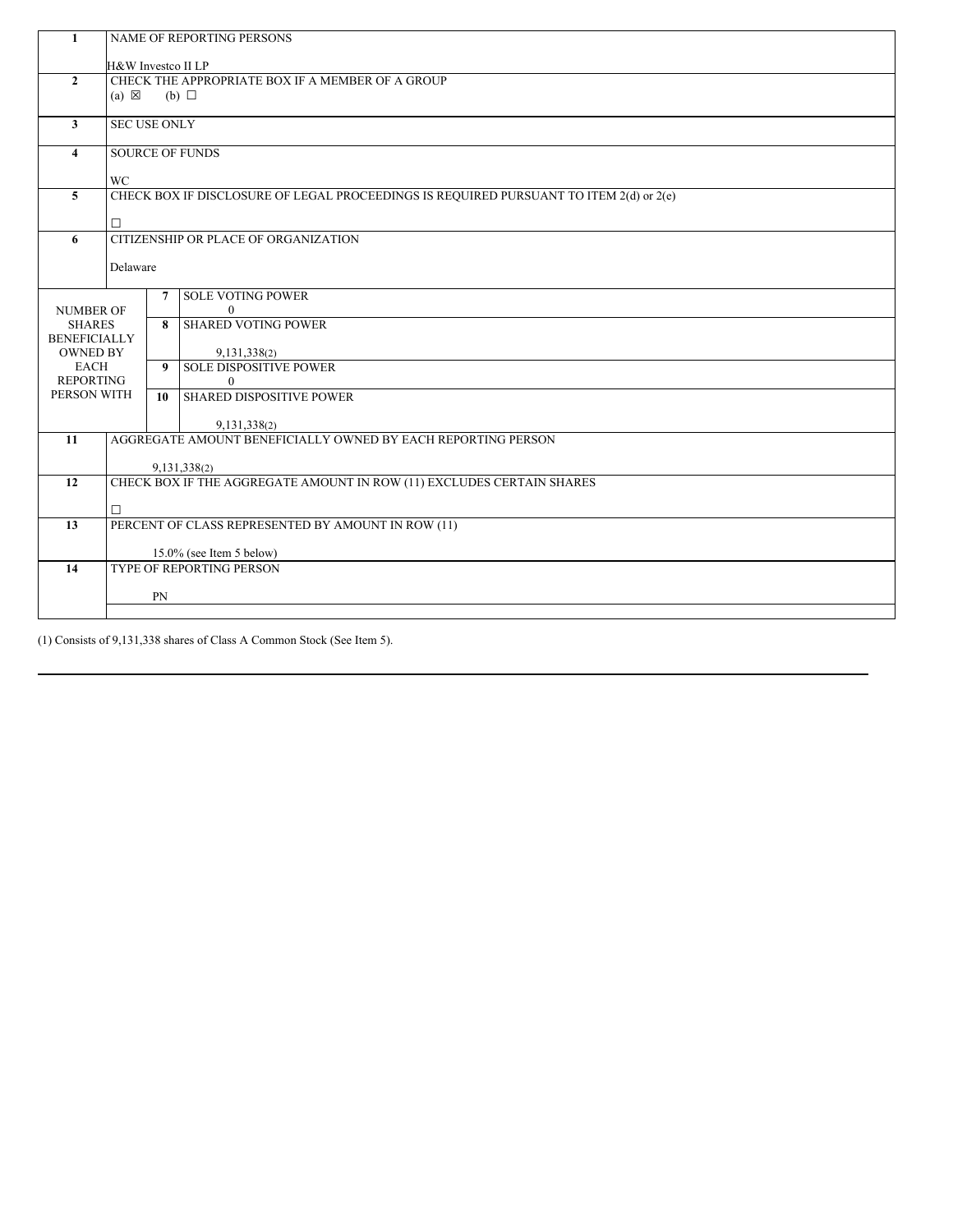| $\mathbf{1}$                    | NAME OF REPORTING PERSONS                                                              |                        |                                                              |  |  |  |  |
|---------------------------------|----------------------------------------------------------------------------------------|------------------------|--------------------------------------------------------------|--|--|--|--|
|                                 |                                                                                        |                        |                                                              |  |  |  |  |
|                                 | Mark Grabowski                                                                         |                        |                                                              |  |  |  |  |
| $\overline{2}$                  | CHECK THE APPROPRIATE BOX IF A MEMBER OF A GROUP                                       |                        |                                                              |  |  |  |  |
|                                 | $(a) \boxtimes$                                                                        |                        | $(b)$ $\square$                                              |  |  |  |  |
| $\mathbf{3}$                    | <b>SEC USE ONLY</b>                                                                    |                        |                                                              |  |  |  |  |
|                                 |                                                                                        |                        |                                                              |  |  |  |  |
| $\overline{4}$                  | <b>SOURCE OF FUNDS</b>                                                                 |                        |                                                              |  |  |  |  |
|                                 |                                                                                        |                        |                                                              |  |  |  |  |
| $\overline{5}$                  | WC                                                                                     |                        |                                                              |  |  |  |  |
|                                 | CHECK BOX IF DISCLOSURE OF LEGAL PROCEEDINGS IS REQUIRED PURSUANT TO ITEM 2(d) or 2(e) |                        |                                                              |  |  |  |  |
|                                 | □                                                                                      |                        |                                                              |  |  |  |  |
| 6                               | CITIZENSHIP OR PLACE OF ORGANIZATION                                                   |                        |                                                              |  |  |  |  |
|                                 |                                                                                        |                        |                                                              |  |  |  |  |
|                                 |                                                                                        | U.S.<br>$\overline{7}$ | <b>SOLE VOTING POWER</b>                                     |  |  |  |  |
| <b>NUMBER OF</b>                |                                                                                        |                        | 19,065,479(3)                                                |  |  |  |  |
| <b>SHARES</b>                   |                                                                                        |                        | 8 SHARED VOTING POWER                                        |  |  |  |  |
| <b>BENEFICIALLY</b>             |                                                                                        |                        |                                                              |  |  |  |  |
| <b>OWNED BY</b>                 |                                                                                        |                        | $\mathbf{0}$                                                 |  |  |  |  |
| <b>EACH</b>                     |                                                                                        |                        | 9 SOLE DISPOSITIVE POWER                                     |  |  |  |  |
| <b>REPORTING</b><br>PERSON WITH |                                                                                        |                        | 19,065,479(3)<br><b>SHARED DISPOSITIVE POWER</b>             |  |  |  |  |
|                                 |                                                                                        | 10                     |                                                              |  |  |  |  |
|                                 |                                                                                        |                        | $\mathbf{0}$                                                 |  |  |  |  |
| 11                              |                                                                                        |                        | AGGREGATE AMOUNT BENEFICIALLY OWNED BY EACH REPORTING PERSON |  |  |  |  |
|                                 |                                                                                        |                        |                                                              |  |  |  |  |
| 12                              | 19,065,479(3)<br>CHECK BOX IF THE AGGREGATE AMOUNT IN ROW (11) EXCLUDES CERTAIN SHARES |                        |                                                              |  |  |  |  |
|                                 |                                                                                        |                        |                                                              |  |  |  |  |
|                                 | □                                                                                      |                        |                                                              |  |  |  |  |
| 13                              | PERCENT OF CLASS REPRESENTED BY AMOUNT IN ROW (11)                                     |                        |                                                              |  |  |  |  |
|                                 |                                                                                        |                        |                                                              |  |  |  |  |
| 14                              | 31.4% (see Item 5 below)<br>TYPE OF REPORTING PERSON                                   |                        |                                                              |  |  |  |  |
|                                 |                                                                                        |                        |                                                              |  |  |  |  |
|                                 | IN                                                                                     |                        |                                                              |  |  |  |  |

(3) Consists of Consists of: (i) 9,131,338 shares of Class A Common Stock held by H&W Investco II LP, (ii) 9,928,019 shares of Class B Common Stock held by H&W Investco LP, and (iii) 6,122 shares of Class A Common Stock held directly by Mr. Grabowski (See Item 5).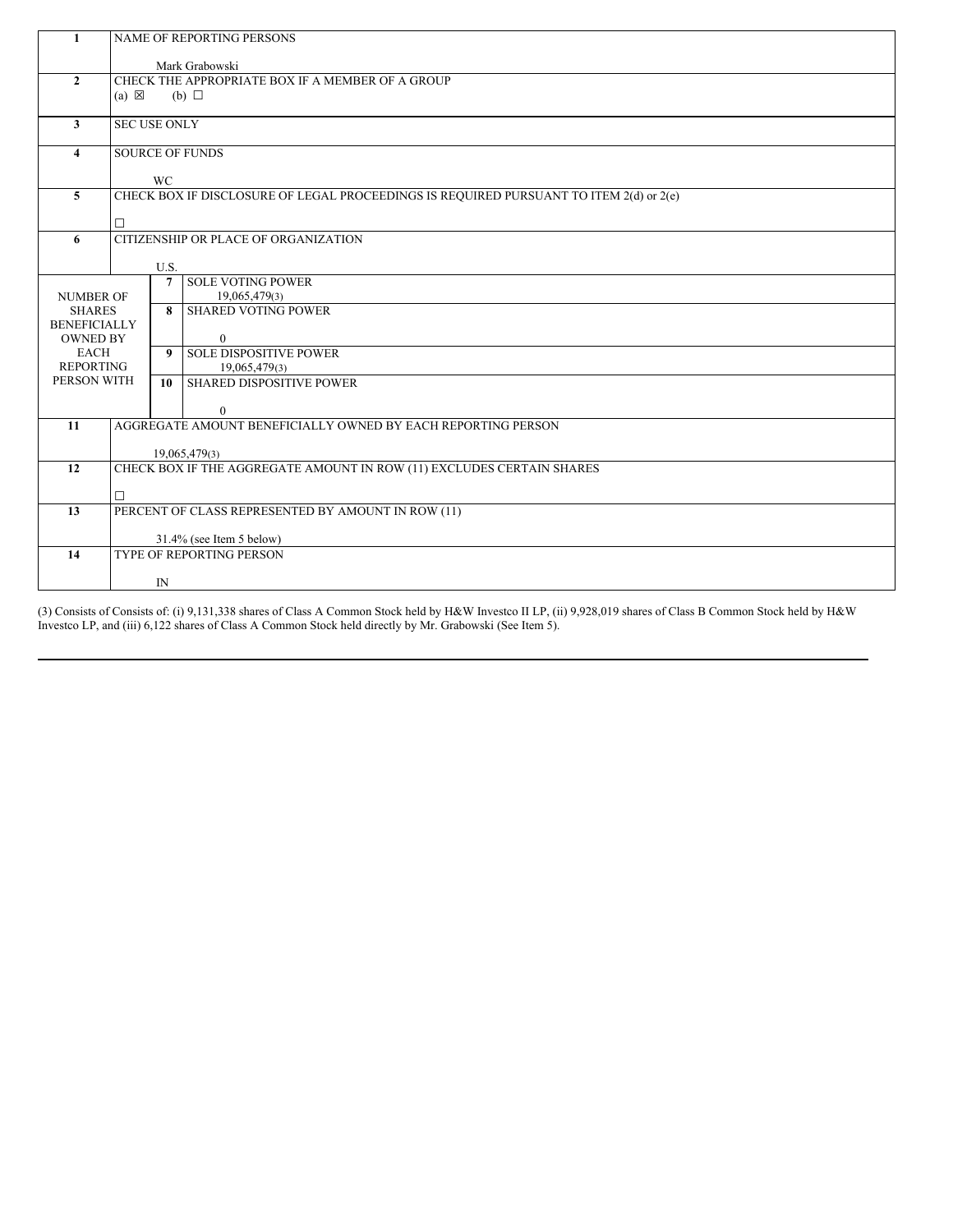#### **EXPLANATORY STATEMENT**

The following constitutes Amendment No. 1 ("Amendment No. 1") to the initial statement on Schedule 13D, filed on August 5, 2021 (the "Initial Schedule 13D") by the undersigned. This Amendment No. 1 amends the Initial Schedule 13D as specifically set forth herein. Capitalized terms used in this Amendment No. 1 and not otherwise defined herein have the meanings given to them in the Initial Schedule 13D.

#### **Item 2. Identity and Background**

Item 2(c) of the Initial Schedule 13D is hereby amended and replaced in its entirety with the following language:

Investco I is the record holder of 9,928,019 shares of Class B Common Stock, Investco II is the record holder of 9,131,338 shares of Class A Common Stock (collectively, the "Investco Shares"), and Mark Grabowski is the record holder of 6,122 shares of Class A Common Stock. As the general partner of each of Investco I and Investco II, MGAG may be deemed the beneficial owner of the Investco Shares. As the sole managing member and controlling person of MGAG, Mr. Grabowski may be deemed to be the beneficial owner of the Investco Shares. Each of MGAG and Mr. Grabowski disclaims beneficial ownership of such Investco Shares.

#### **Item 4. Purpose of Transaction**

*Item 4 of the Initial Schedule 13D is hereby amended to add the following language*:

In connection with Reporting Persons' participation in the secondary offering of 5,175,000 shares of the Issuer's Class A Common Stock pursuant to the Issuer's prospectus dated April 6, 2022 (the "Prospectus"), (i) Investco II sold an aggregate of 2,479,342 shares of Class A Common Stock and (ii) Investco I redeemed 2,695,658 LLC Units, together with the cancellation of 2,695,658 shares of Class B Common Stock, for 2,695,658 shares of Class A common stock, which were sold in the secondary offering.

On April 6, 2022, Investco I and Investco II (collectively, the 'Selling Stockholders'') entered into an underwriting agreement (the 'April 2022 Underwriting Agreement') with BofA Securities, Inc. and Jefferies LLC, as representatives of the several underwriters listed in Schedule A thereto (collectively, the "Underwriters") and the Issuer, pursuant to which the Underwriters agreed to purchase an aggregate of 5,175,000 shares of the Issuer's Class A Common Stock from the Selling Stockholders at the public offering price of \$20.00 per share, less the underwriting discount of \$1.15 per share. Investco I and Investco II sold 2,695,658 shares of Class A Common Stock and 2,479,342 shares of Class A Common Stock, respectively, pursuant to the April 2022 Underwriting Agreement, which transactions closed on April 11, 2022.

#### **Item 5. Interest in Securities of the Issuer**

Item 5(a) and (b) of the Initial Schedule 13D are hereby amended and replaced in their entirety with the following language

 $(a)-(b)$ 

As of the date hereof:

- Investco I directly owns 9,928,019 shares of Class B Common Stock of the Issuer, representing approximately 16.3% of the Issuer's issued and outstanding shares of Class A Common Stock and Class B Common Stock (collectively, "Common Stock"). Investco I has shared dispositive and voting power over such shares. In addition, Investco I directly owns 9,928,019 LLC Units, each of which may be redeemed for, together with the cancellation of a share of Class B Common Stock, one share of Class A Common Stock or a cash payment equal to the volume weighted average market price of one share of Class A Common Stock for each LLC Unit redeemed.
- Investco II directly owns 9,131,338 shares of Class A Common Stock, representing approximately 15.0% of the Issuer's issued and outstanding shares of Common Stock. Investco II has shared dispositive and voting power over such shares.
- MGAG is the general partner of each of Investco I and Investco II and therefore is deemed to beneficially own 9,131,338 shares of Class A Common Stock held by Investco II and 9,928,019 shares of Class B Common Stock held by Investco I, or an aggregate of 19,059,357 shares of Common Stock, representing approximately 31.4% of issued and outstanding shares of Common Stock. MGAG has sole power to dispose and vote such shares. As the sole managing member and controlling person of MGAG, Mr. Grabowski may be deemed the beneficial owner of an aggregate of 19,059,357 shares of Common Stock, representing approximately 31.4% of issued and outstanding shares of Common Stock, and Mr. Grabowski has sole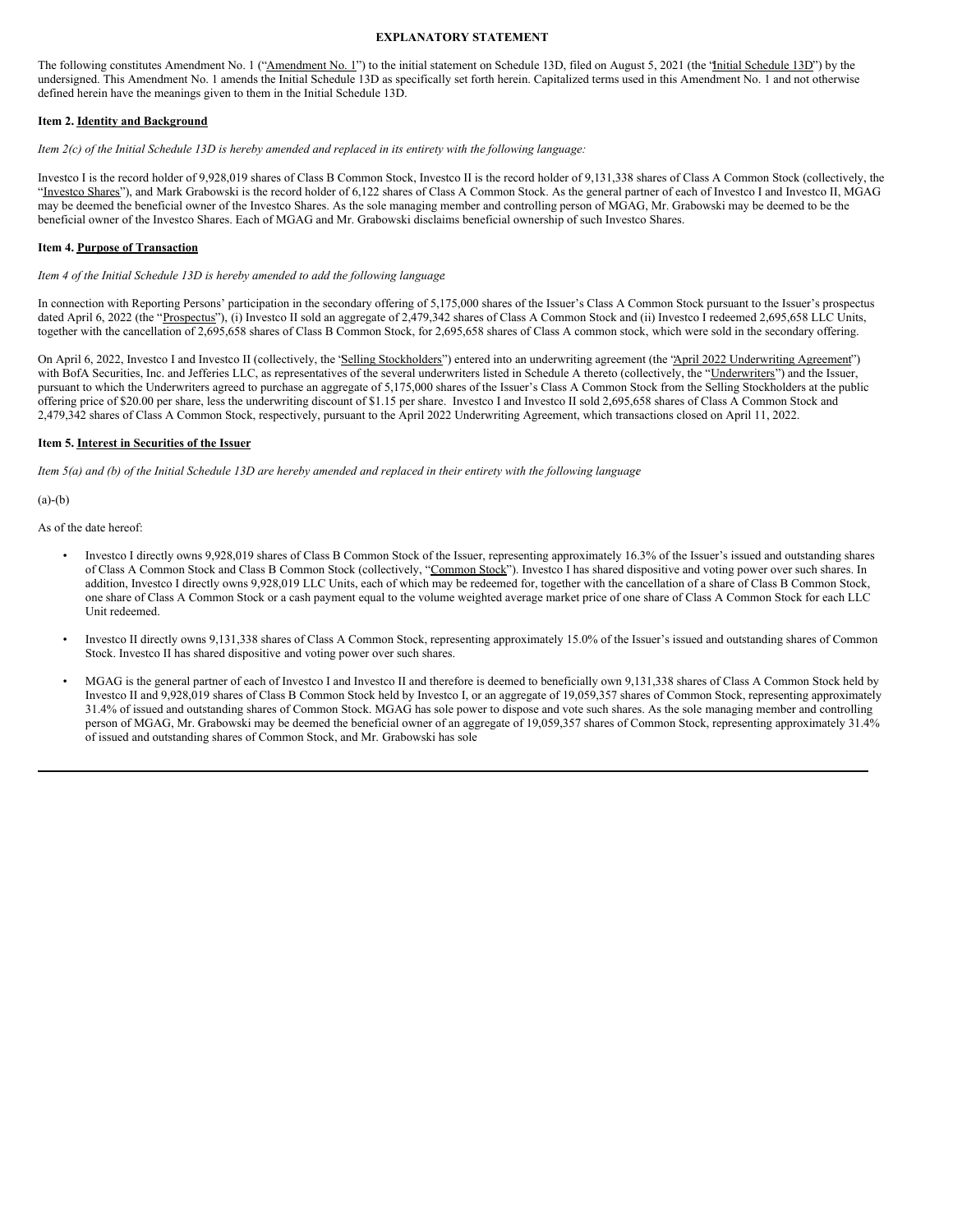power to dispose and vote such shares.

• Mr. Grabowski directly owns 6,122 shares of Class A Common Stock, representing approximately 0.0% of the Issuer's issued and outstanding shares of Common Stock. Mr. Grabowski has sole dispositive and voting power over such shares.

The percentages of beneficial ownership reported herein are calculated based on a total voting power of 60,781,357 issued and outstanding shares of Common Stock, which consists of (i) 24,061,242 issued and outstanding shares of Class A Common Stock; (ii) 13,888,889 shares of Class A Common Stock issuable upon conversion of an aggregate of \$200,000,000 of convertible preferred stock issued by the Issuer concurrently with the IPO at a conversion price of \$14.40 per share; and (iii) 22,831,226 issued and outstanding shares of Class B Common Stock, as disclosed in the Prospectus. Each holder of Class A Common Stock and Class B Common Stock is entitled to one vote per share on all matters submitted to Issuer's stockholders for a vote.

Each of the Reporting Persons may be deemed to be a member of a group with respect to the Issuer or securities of the Issuer for the purposes of Section 13(d) or 13(g) of the Act. Each of the Reporting Persons disclaims beneficial ownership of all of the shares of Class A Common Stock included in this report, except to the extent of any pecuniary interests therein, and the filing of this report shall not be construed as an admission that any such person or entity is the beneficial owner of any such securities for purposes of Section 13(d) or 13(g) of the Securities Exchange Act of 1934, as amended, or for any other purpose.

#### **Item 6. Contracts, Arrangements, Understandings or Relationships with Respect to Securities of the Issuer**

*Item 6 of the Initial Schedule 13D is hereby amended to add the following language:*

The responses to Item 4 of this Schedule 13D is incorporated by reference herein.

*Lock-Up Agreement*

In connection with the secondary offering, the Issuer, its executive officers, directors and the Selling Stockholders have agreed not to sell or transfer any common stock for 90 days after the date of the Prospectus (the "restricted period") without first obtaining the written consent of BofA Securities, Inc. and Jefferies LLC. Specifically, the Issuer and these other persons have agreed, with certain limited exceptions, not to directly or indirectly: offer, pledge, sell or contract to sell any common stock; sell any option or contract to purchase any common stock; purchase any option or contract to sell any common stock; grant any option, right or warrant for the sale of any common stock; lend or otherwise dispose of or transfer any common stock; request or demand that the Issuer file or make a confidential submission of a registration statement related to the common stock; or enter into any swap or other agreement that transfers, in whole or in part, the economic consequence of ownership of any common stock whether any such swap or transaction is to be settled by delivery of shares or other securities, in cash or otherwise (the "Lock-Up Agreement").

#### **Item 7. Materials to be Filed as Exhibits**

*Item 7 of the Initial Schedule 13D is hereby amended to add the following language*:

Exhibit Number

- 5 Form of Underwriting Agreement (incorporated by reference to Exhibit 1 to the Issuer's Registration Statement on Form S-1 filed on April 4, 2022).
- 6 Form of Lock-Up Agreement (incorporated by reference to Exhibit A to the Form of Underwriting Agreement filed as Exhibit 1 to the Issuer's Registration Statement on Form S-1 filed on April 4, 2022).

[The remainder of this page intentionally left blank]